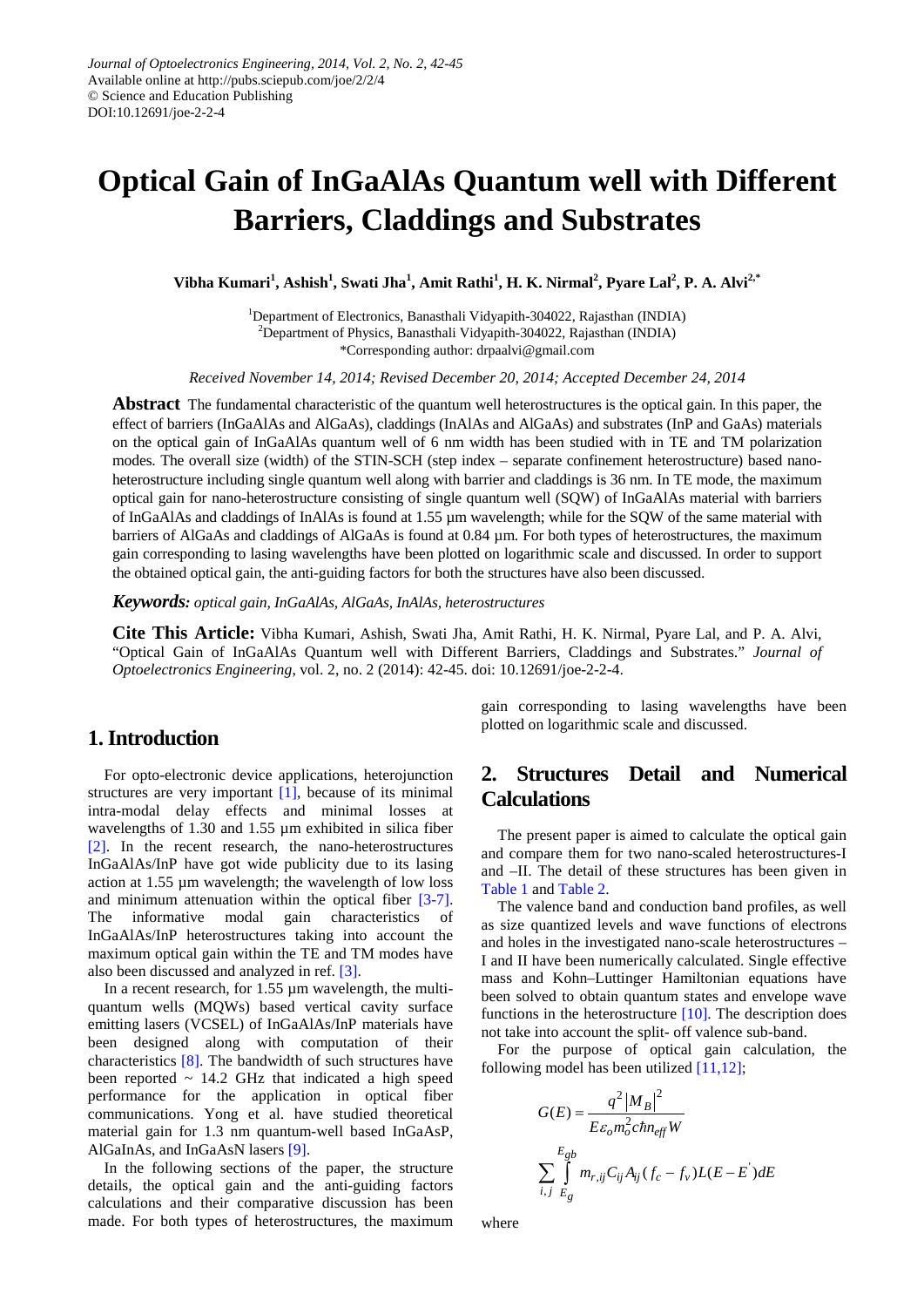q: elementary charge

 $|M_B|^2$ : bulk momentum transition matrix element

 $\varepsilon$ <sup>2</sup> : free space permittivity

c: speed of light in vacuum

neff: effective refractive index of the laser structure W: width of the quantum well

i,j: conduction and valence band quantum numbers  $m_{\text{r}}$ <sub>ii</sub>: spatially weighted reduced mass for transition Cij: spatial overlap factor between the states i and j Aij :angular anisotropy factor

 $f_c$  and  $f_v$ : electron quasi Fermi function in the conduction and valence band

L(E): Lorentzian lineshape function

In order to support the gain calculation, the knowledge of anti-guiding is also very important. The anti-guiding factor plays a very important role in the lasing nanoheterostructure. The anti-guiding can be expressed in terms of differential gain and refractive index change as;

$$
\alpha = -4\pi n^{\prime}/\lambda G
$$

where  $n'$  and  $G'$  are the differential refractive index and differential gain, respectively for the heterostructure.

<span id="page-1-0"></span>

| Table 1. Structure Parameters for Nano-Heterostructure - I |                    |                |                         |                          |           |                                        |                                     |
|------------------------------------------------------------|--------------------|----------------|-------------------------|--------------------------|-----------|----------------------------------------|-------------------------------------|
| Layers Specification                                       | Width of<br>Layers | Role of Layers | Energy Band<br>gap (eV) | Lattice constants<br>(A) | Strain    | Conduction<br>band edge-offset<br>(eV) | Valence band<br>edge-offset<br>(eV) |
| $In_{0.71}Ga_{0.21}Al_{0.08}As$                            | $6 \text{ nm}$     | Ouantum well   | 0.80                    | 5.93                     | $-0.0117$ | 0.0538058                              | $-0.0269029$                        |
| $In_{0.41}Ga_{0.34}Al_{0.25}As$                            | 5 nm               | Barrier        | 1.42                    | 5.86                     | 0.0087    | 0.3327401                              | $-0.1241536$                        |
| $In_{0.52}Al_{0.48}As$                                     | 10 nm              | Cladding       | 1.67                    | 5.86                     | 0.0012    | 0.5859193                              | $-0.2278575$                        |
| InP                                                        |                    | Substrate      | 1.34                    | 5.86                     |           |                                        |                                     |
|                                                            |                    |                |                         |                          |           |                                        |                                     |

|  |  | Table 2. Structure Parameters for Nano-Heterostructure–II |  |
|--|--|-----------------------------------------------------------|--|
|  |  |                                                           |  |

<span id="page-1-1"></span>

| Layers Specification            | Width of Layers | Role of Layers | Energy Band gap<br>(eV) | Lattice constants (A) | Strain    | Conduction<br>band edge-offset<br>(eV) | Valence band<br>edge-offset<br>(eV) |
|---------------------------------|-----------------|----------------|-------------------------|-----------------------|-----------|----------------------------------------|-------------------------------------|
| $Al_{0.15}In_{0.22}Ga_{0.63}As$ | 6 nm            | Ouantum well   | 1.32                    | 5.743                 | $-0.0157$ | 0.0964814                              | $-0.0482407$                        |
| $Al_0$ , $Ga_0$ sAs             | 5 nm            | Barrier        | 1.67                    | 5.667                 | 0.0112    | 0.2405987                              | $-0.1132229$                        |
| $Al_06Ga0.4As$                  | $10 \text{ nm}$ | Cladding       | 2.026                   | 5.65                  | $-0.0138$ | 0.6084067                              | $-0.2863090$                        |
| GaAs                            |                 | Substrate      | 1.42                    | 5.65                  |           |                                        |                                     |

#### **3. Results and Discussion**



Figure 1. Optical gain as a function of photon energy for nanoheterostructure-I

For both type heterostructures, as detailed in [Table 1](#page-1-0) and [Table 2,](#page-1-1) the optical gain as a function energy and wavelength has been calculated by using the GAIN package and plotted in figure 1, figure 2, figure 3 and figure 4. In figure 1, for heterostructure  $-$  I, the optical gain as a function of photonic energy within TE and TM modes has been predicted. Referring to figure 1 and 2, In TE mode, the optical gain has larger value than that in TM mode. Moreover, for TE mode two broadened peaks are observed while in TM mode, there is single peak. The two peaks, perhaps, may be due to the transitions of electrons in conduction band and light and heavy holes in valence sub-bands. Form figure 2, it is clear that the optical gain in TE mode has maximum values on two lasing wavelengths  $\sim$  1.33 µm and 1.55 µm; these are the wavelengths of low loss and minimum attenuation within the optical fiber; obviously the intensities of lasing beam emitted from such nano-heterostructures corresponding to these wavelengths will be maximum. In contrast to TE mode, the optical gain in TM mode has maximum value on a single wavelength  $\sim$ 1.33 µm.



Figure 2. Optical gain as a function of lasing wavelength for nanoheterostructure-I

In figure 3 and figure 4, the optical gain for the heterostructure – II has been calculated with in TE and TM modes. The similar behavior of optical gain has been observed as in the case of heterostructure  $-$  I; but in this case the, maximum optical gain is available on two wavelengths  $\sim 0.79$  µm and 0.85 µm (in TE mode). In TM mode the maximum optical gain is available on a single wavelength  $\sim 0.79$  µm.

Next, the anti-guiding factor has also been calculated and plotted in figure 5, in order to support the calculated optical gain for both the heterostructures. The anti-guiding factor is a key parameter and responsible for optical or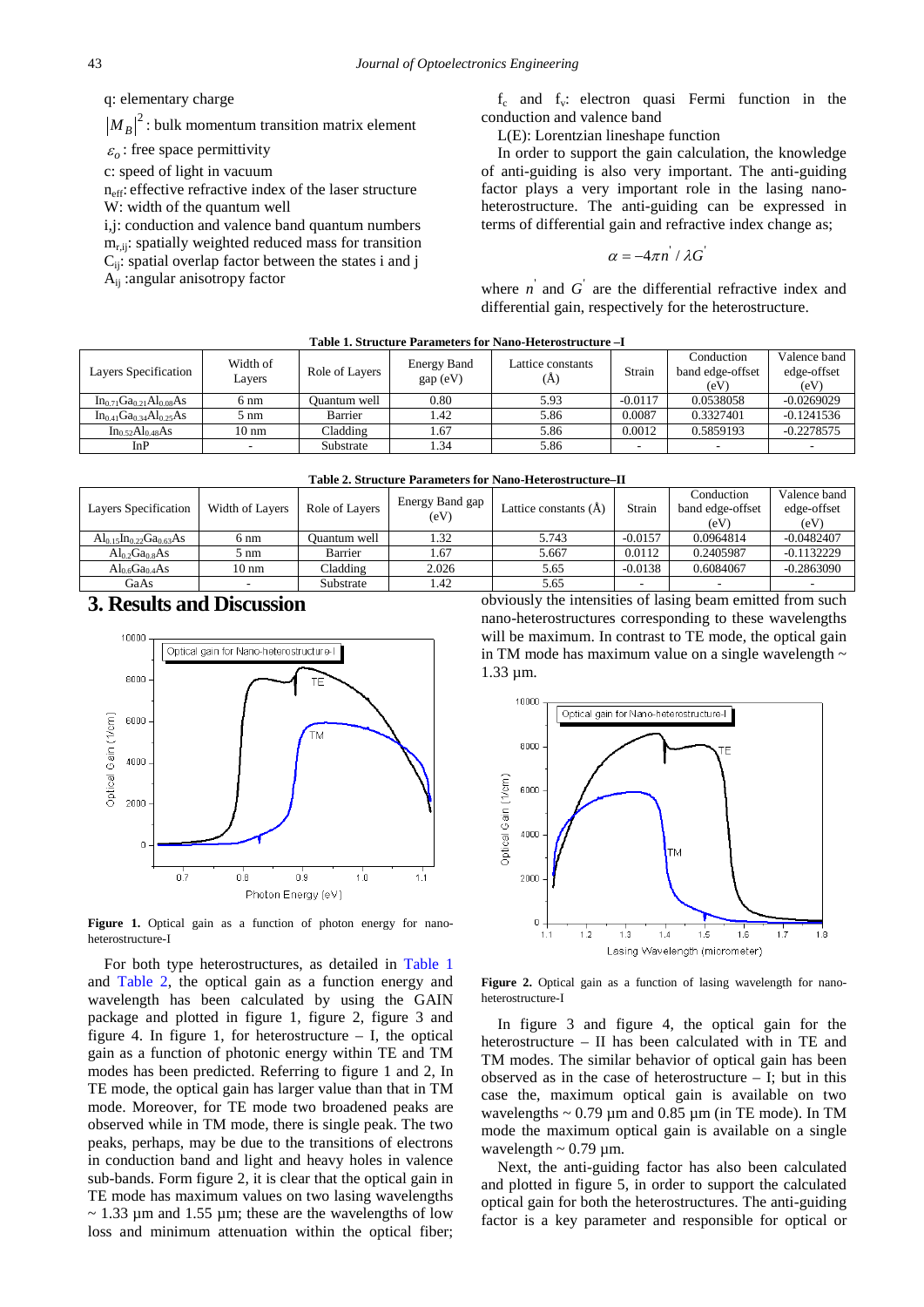material gain associated with the nano-heterostructures. In figure 5, it is found that the range of anti-guiding factor for the heterostructure – I lies between 1.25 and 3.75; while for heterostructure – II, it ranges from 1.25 to 2.15. Here, the notable point is that anti-guiding factor has always smaller or non-zero values. The anti-guiding factor is directly proportional to the ratio of refractive index change with respect to carrier density and differential gain.



Figure 3. Optical gain as a function of photon energy for nanoheterostructure-II







**Figure 5.** Anti-guiding factors for nano-heterostructure-I and II



**Figure 6.** Comparison of optical gain for nano-heterostructure-I and II

The optical gain for both the heterostructures have been plotted and compared on logarithmic scale in figure 6. The comparative study of both the heterostructures suggests that the heterostructure –I is better than the heterostructure – II due to its lasing wavelengths of low loss and minimum attenuation within the optical fiber.

#### **4. Conclusion**

The effect of barriers (InGaAlAs and AlGaAs), claddings (InAlAs and AlGaAs) and substrates (InP and GaAs) on the optical gain of InGaAlAs quantum well of 6 nm width within the nano-heterostructures (as defined in [Table 1](#page-1-0) and 2) of size 36 nm (including quantum well, barriers and claddings only) has been studied with in TE and TM polarization modes. The anti-guiding factors have also been calculated for both the heterostructures and discussed. On behalf of the comparative study of both the heterostructures, it is suggested that the heterostructure –I is better than the heterostructure  $-$  II due to its lasing wavelengths of low loss and minimum attenuation within the optical fiber.

#### **Acknowledgement**

P. A. Alvi is thankful to UGC, Government of India, New-Delhi for financial support in project sanctioned with Ref. F. No. 42-1067/2013 (SR). Authors are also thankful to Dr. Tso-min Chou, Department of Electrical Engineering, Southern Methodist University, Dallas, TX, USA for his technical support.

#### **References**

- <span id="page-2-0"></span>[1] P. A. Alvi, Sapna Gupta, Puja Vijay, G. Sharma, M. J. Siddiqui, Physica B: Condensed Matter, Vol. 405, Issue 17, pp. 3624-3629  $(2010)$ .
- <span id="page-2-1"></span>[2] T. Miya, Y. Terunuma, T. Hosaka, T. Miyashita, Electron. Lett. 15, 3624 (1979).
- <span id="page-2-2"></span>[3] Sandra R. Selmic, Tso-Min Chou, Jiehping Sih, Jay B. Kirk, Art Mantie, Jerome K. Butler, Gary A. Evans, *IEEE J.* On Selected Topics in Quantum Electronics, 7, No. 2 (2001).
- [4] P. A. Alvi, Pyare Lal, S. Dalela, and M. J. Siddiqui, Physica Scripta 85, 035402 (2012).
- [5] P. A. Alvi, Pyare Lal, Rashmi Yadav, Shobhna Dixit, S. Dalela, Superlattices and Microstructures, 61, pp. 1-12 (2013).